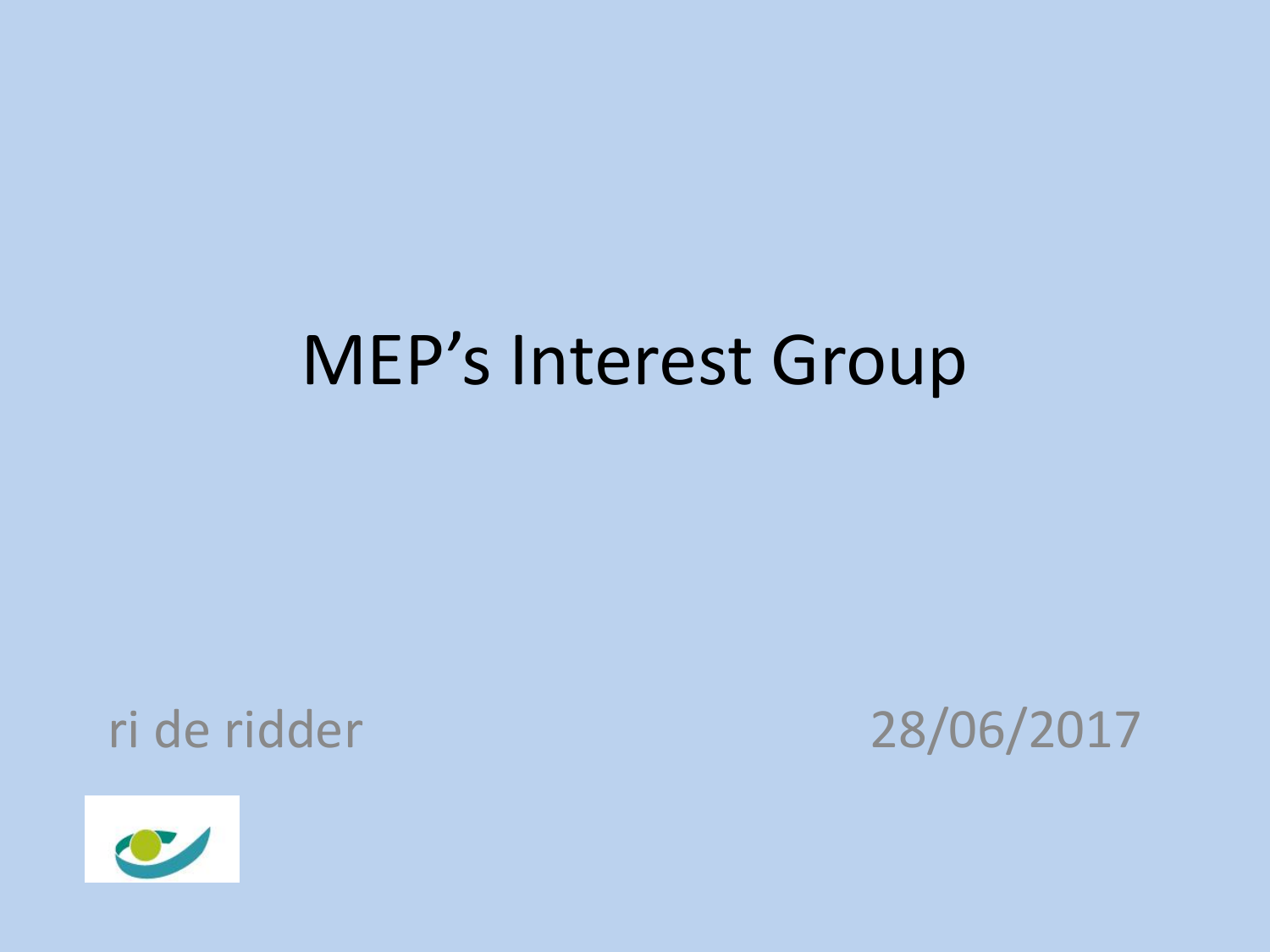# a payer's toolbox

- **horizon scanning**
- **P** priority setting
- **E** early dialogue
- **E** early access schemes
- managed entry agreements with evidence gathering
- $\blacktriangleright$  real life data
- **P** patient related outcome measurement
- **Exercise 1 clinical guidance and good clinical practice**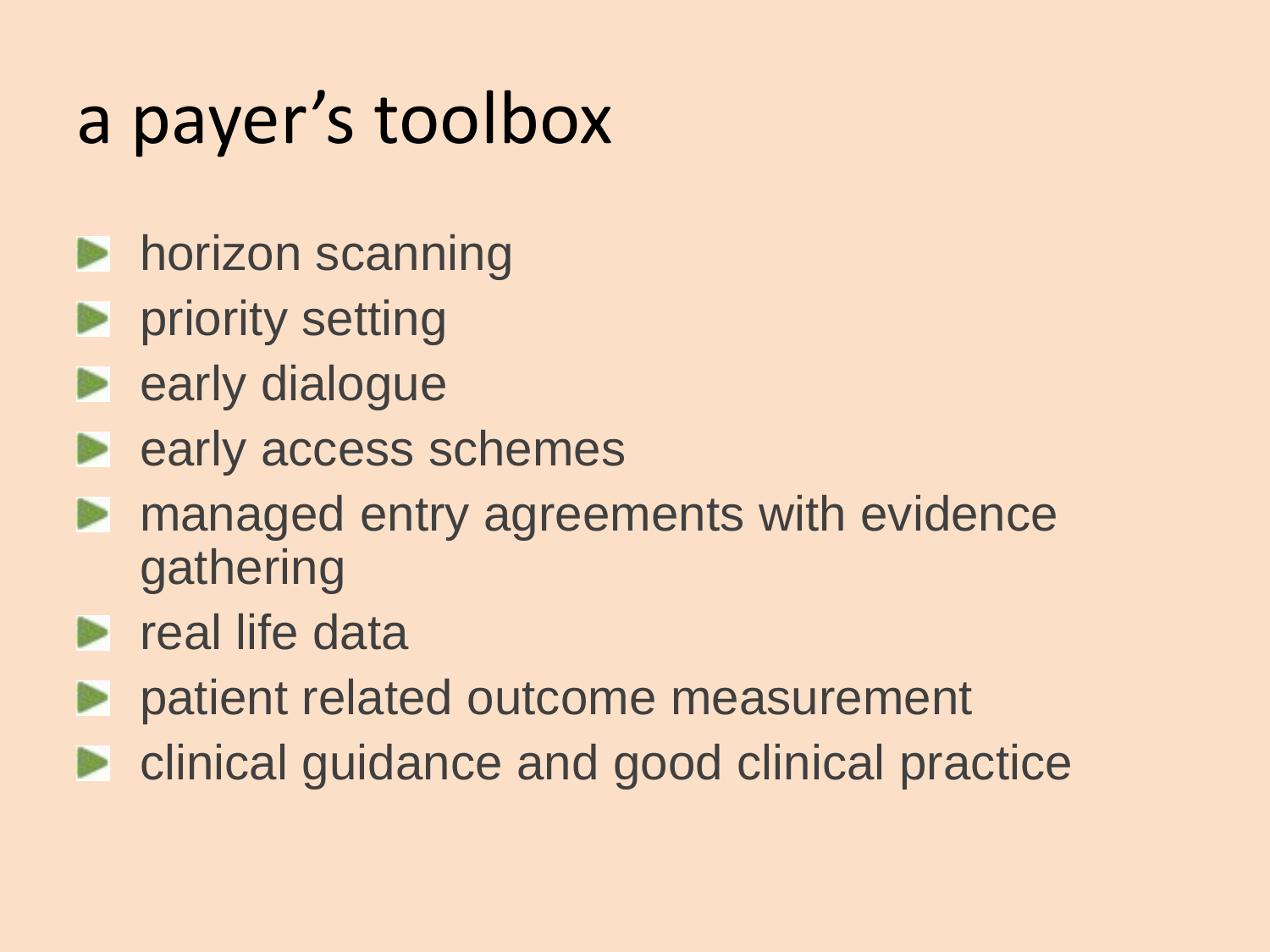# prioritization at Belgian payer level

- prioritization « Unmet medical need »:
- **Perioritization of unmet needs in year Y-1 for the** applications which could be introduced in year Y by applicants.
	- $\rightarrow$  introduction of propositions from companies before the  $15<sup>th</sup>$  of May (Y-1)
- every year, the General Council of NIHDI establishes a list of unmet needs before the 31<sup>th</sup> of October. Applications will only be possible for medicines meeting these unmets needs.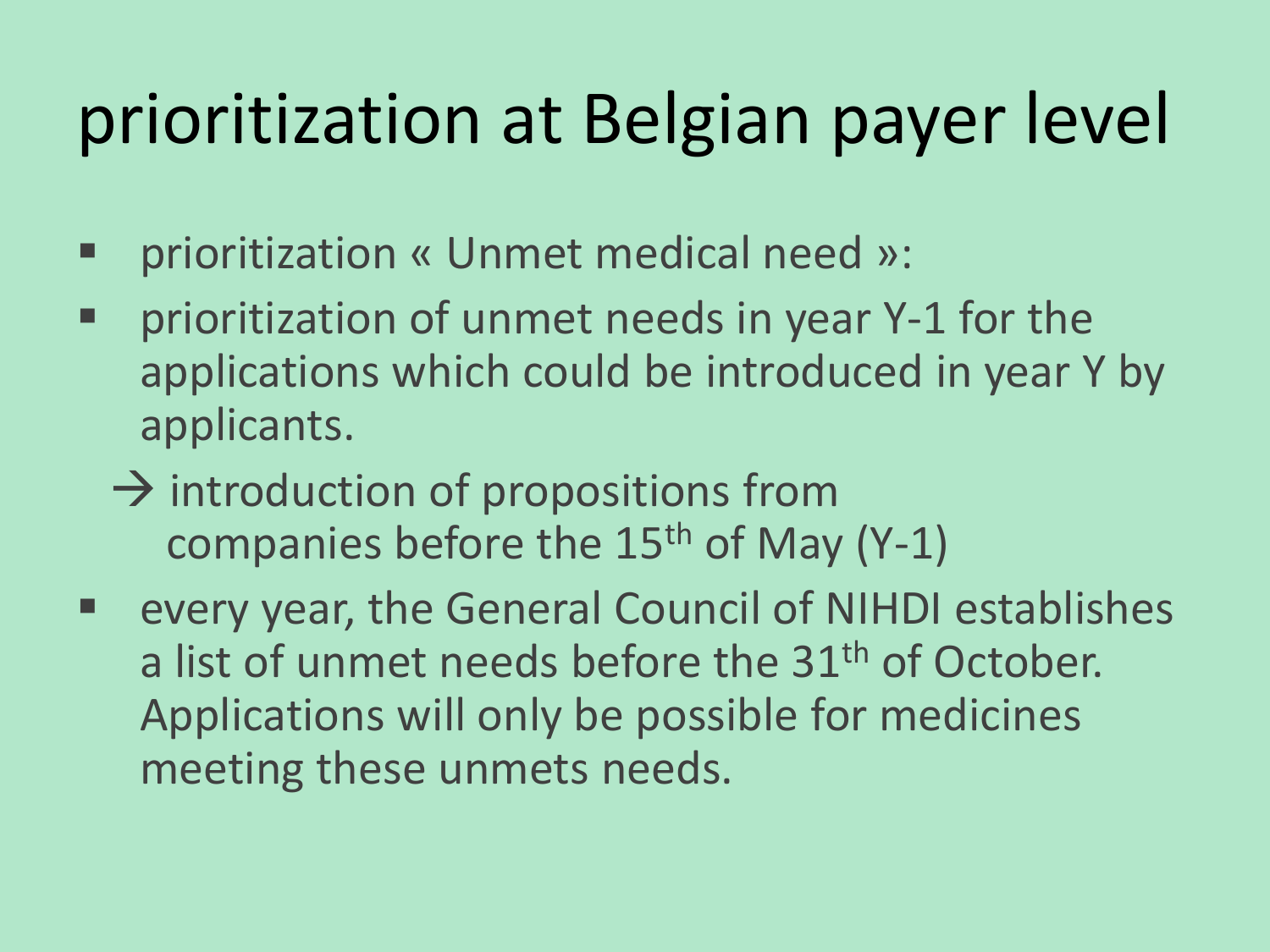**KCE REPORT VOL** 



#### MULTI-CRITERIA DECISION ANALYSIS FOR THE APPRAISAL OF MEDICAL NEEDS: A PILOT STUDY



www.kce.fgov.be



2016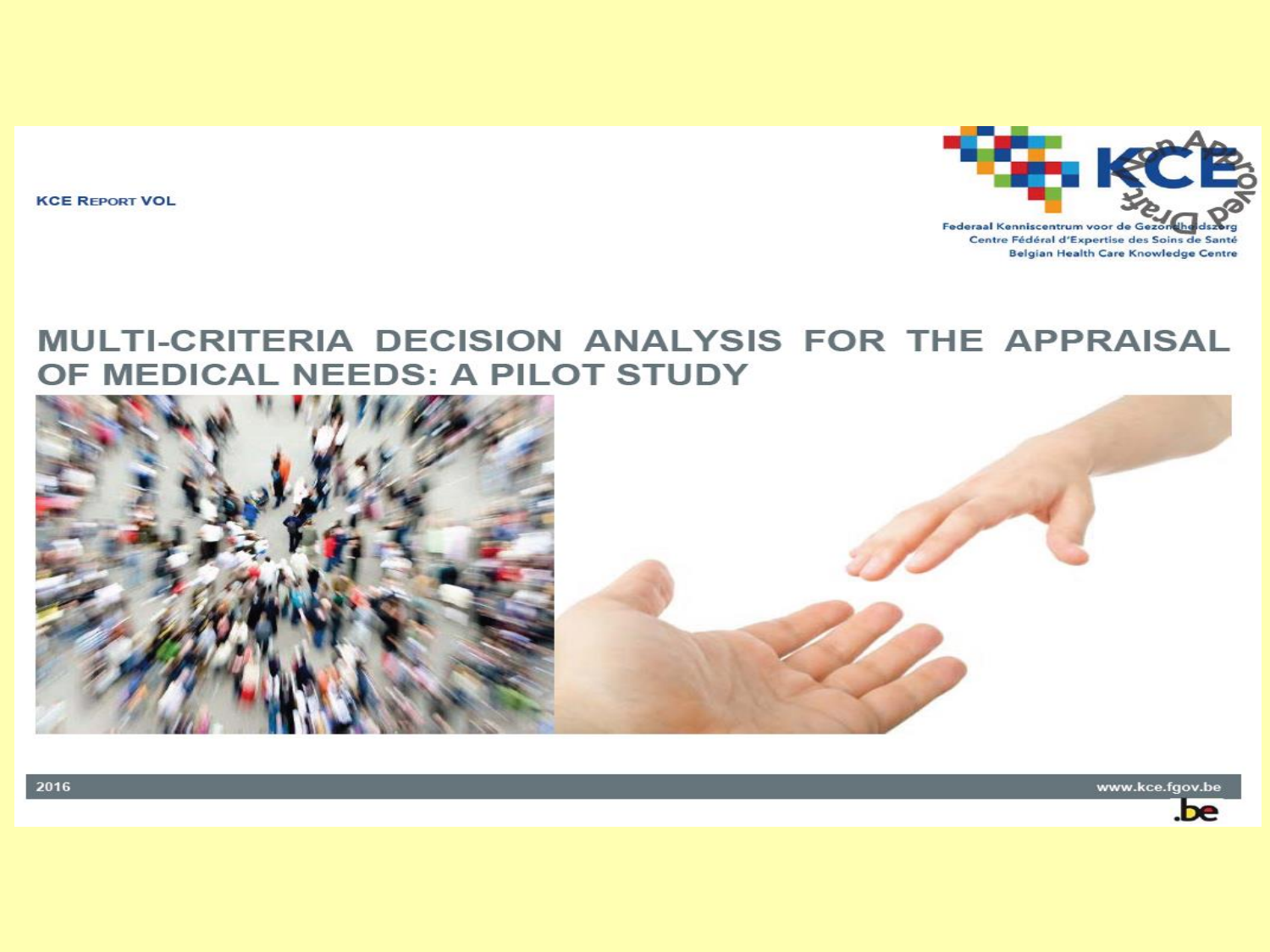#### Figure 3 - Criteria and conditions for reimbursement identified by the citizen panel

Figure 7. Nineteen criteria and six conditions for reimbursement of interventions in health care



Source: Raeymaekers, 2015<sup>5</sup>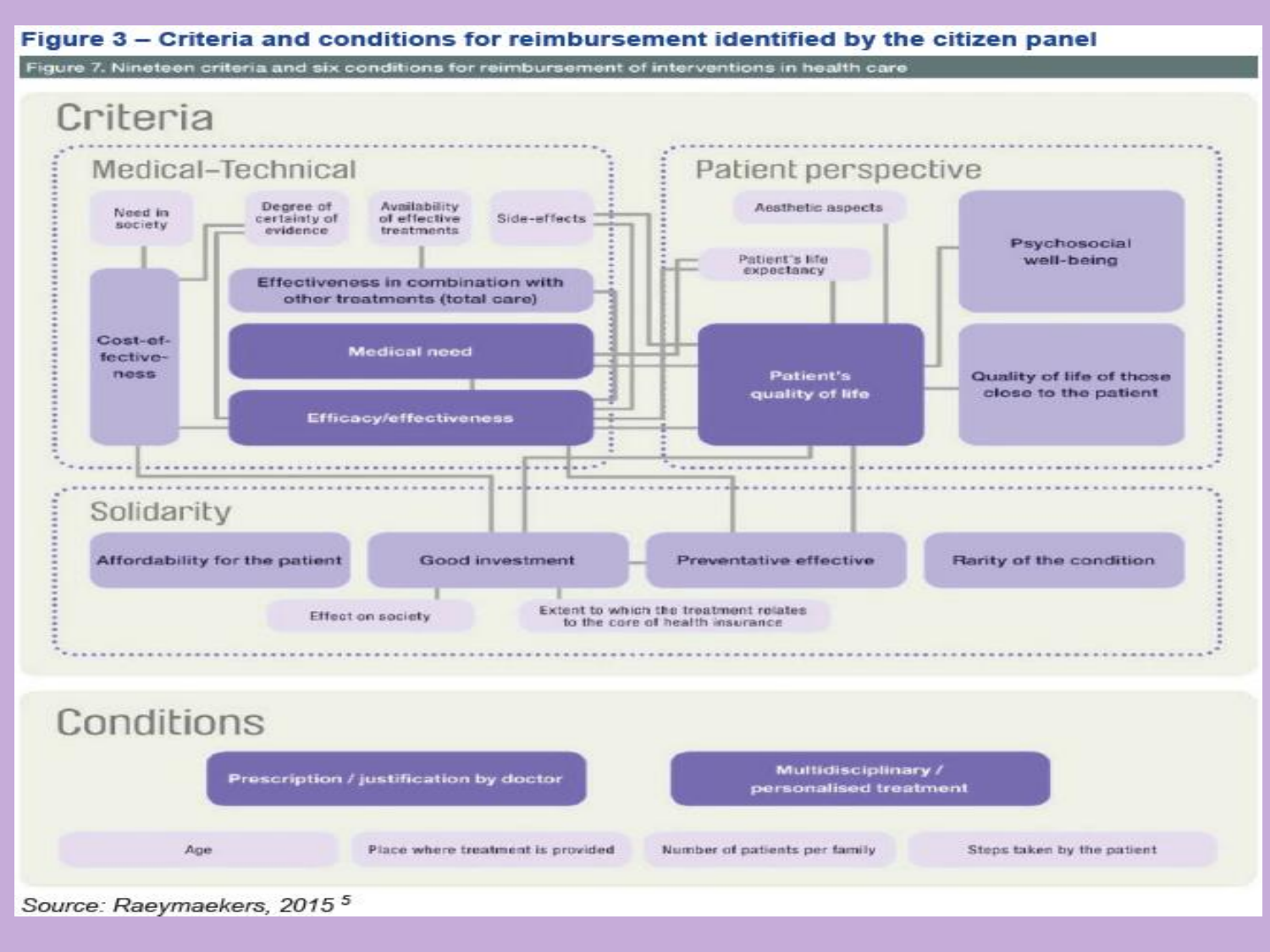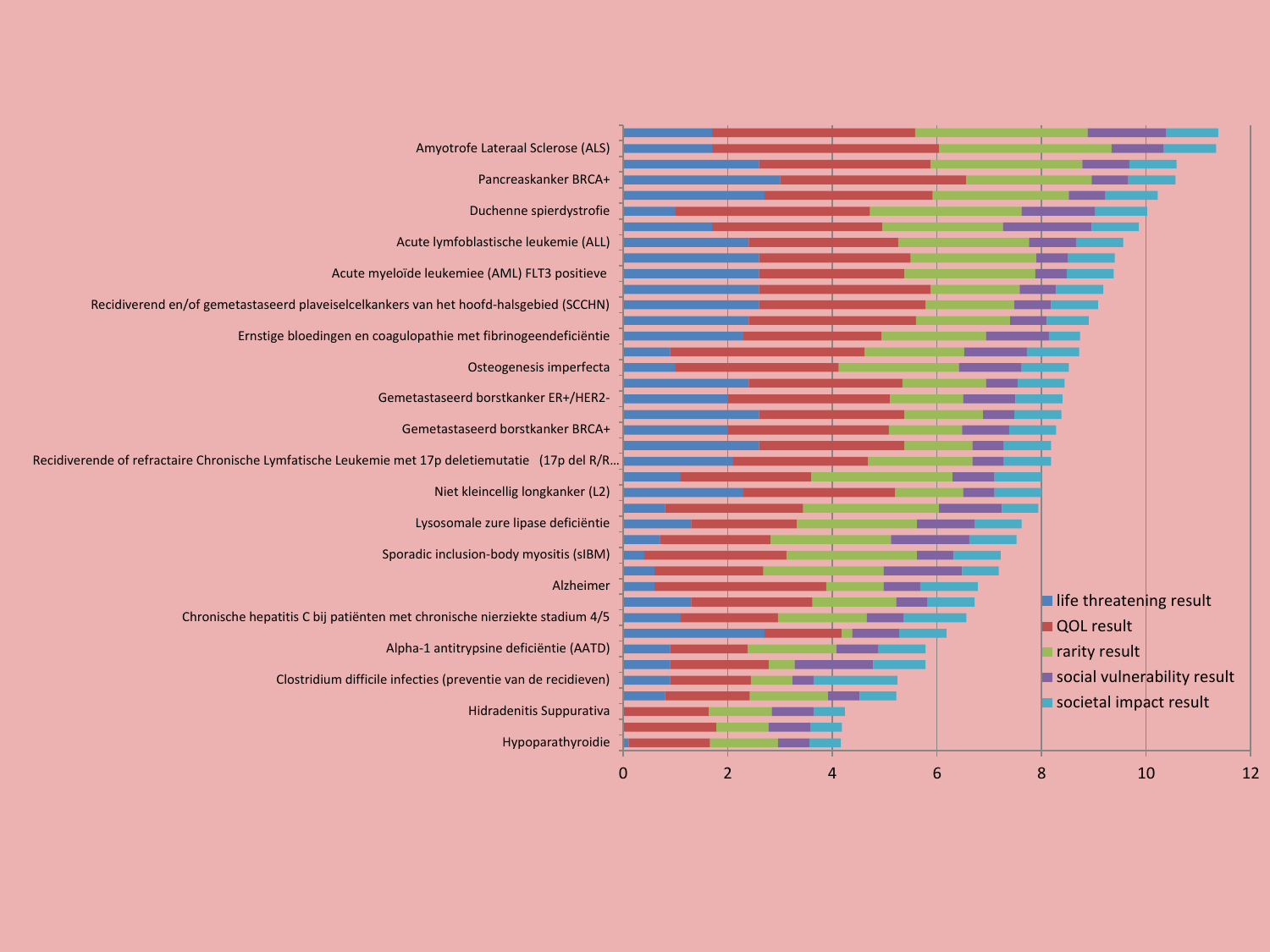# Total number of MEA procedures

#### **April 2010 – September 2016**

### **159 demands for MEA procedure**

- 8 not approved by minister: no MEA procedure started after demand company
- **106 MEAs concluded** (81 valid, 25 expired)
- **35 no MEA**
- **10 procedures pending**



#### **Status 01.10.2016 (period 2010 – Sept 2016)**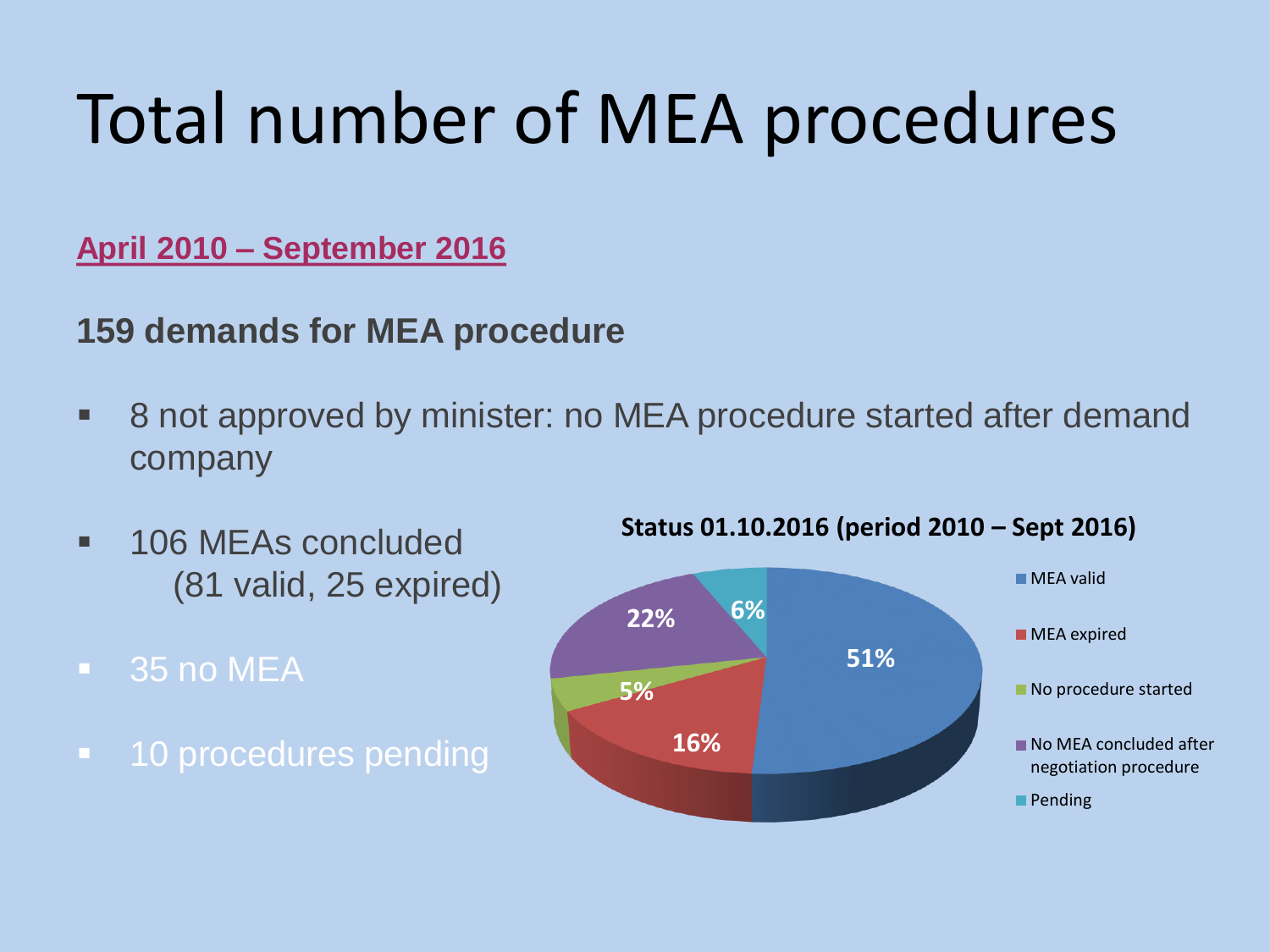## HEALTHDATA AT a glance

#### **MISSION**

**Facilitate the exchange of data for scientific & policy supporting purposes between healthcare professionals and researchers in order to reduce the administrative burden.**



### **ACHIEVEMENTS 2016**

- •**Development and roll-out of open-source data collection software in all Belgian hospitals (roll-out in labs ongoing)**
- •**8 registries live with data collection via healthdata (HD4DP)**
- •**Technology-independent information architecture: clinical building blocks**



#### **TARGETS FOR 2017**

•**Development & roll-out of data collection software for primary care actors (GPs etc) & patients (PROMS) & all Belgian labs**

•**Development & roll-out system-to-system interface to re-use data from EPD**

- •**20+ registries using healthdata for data collection**
- •**Go-live of reporting platform healthstat.be**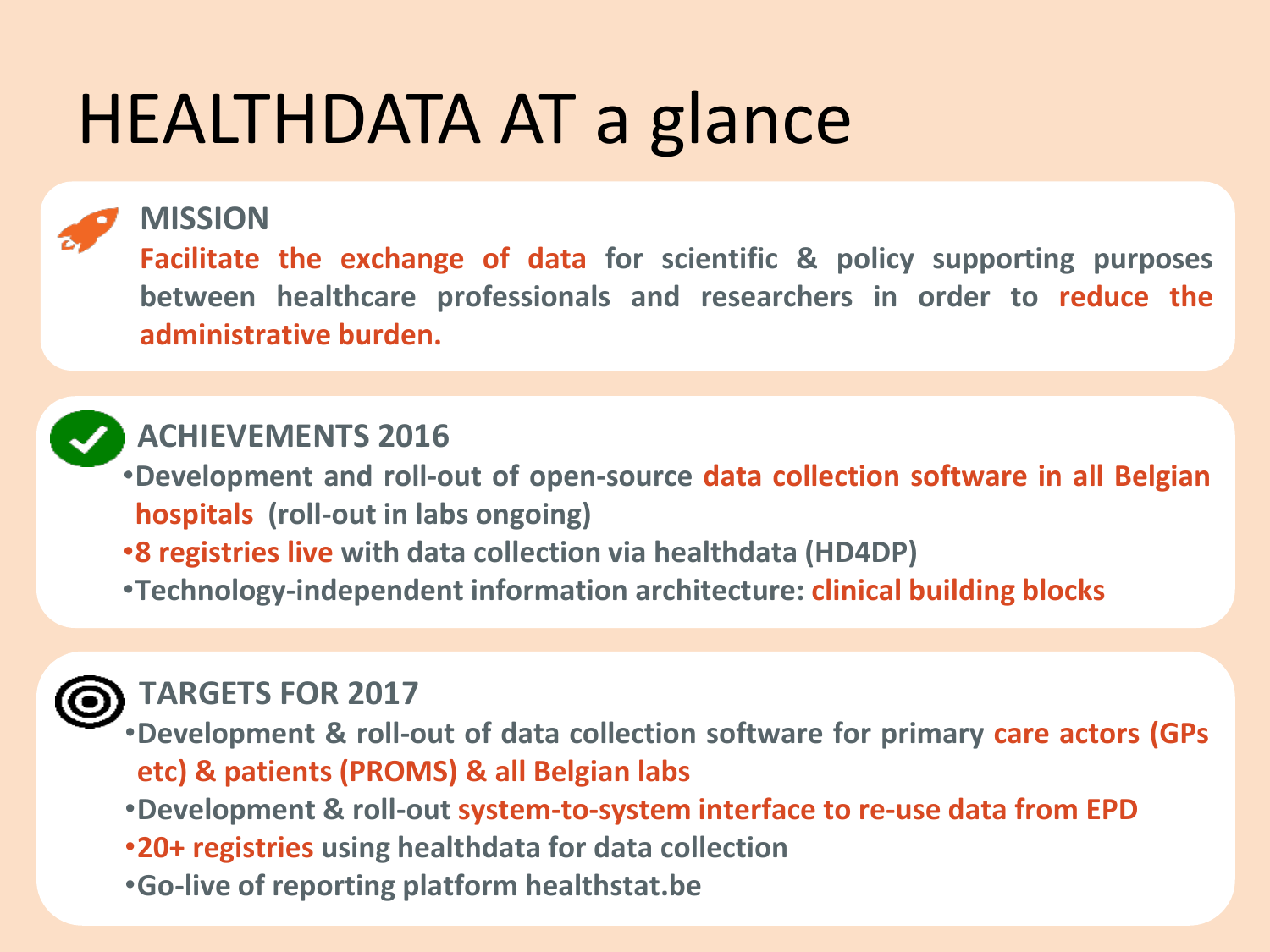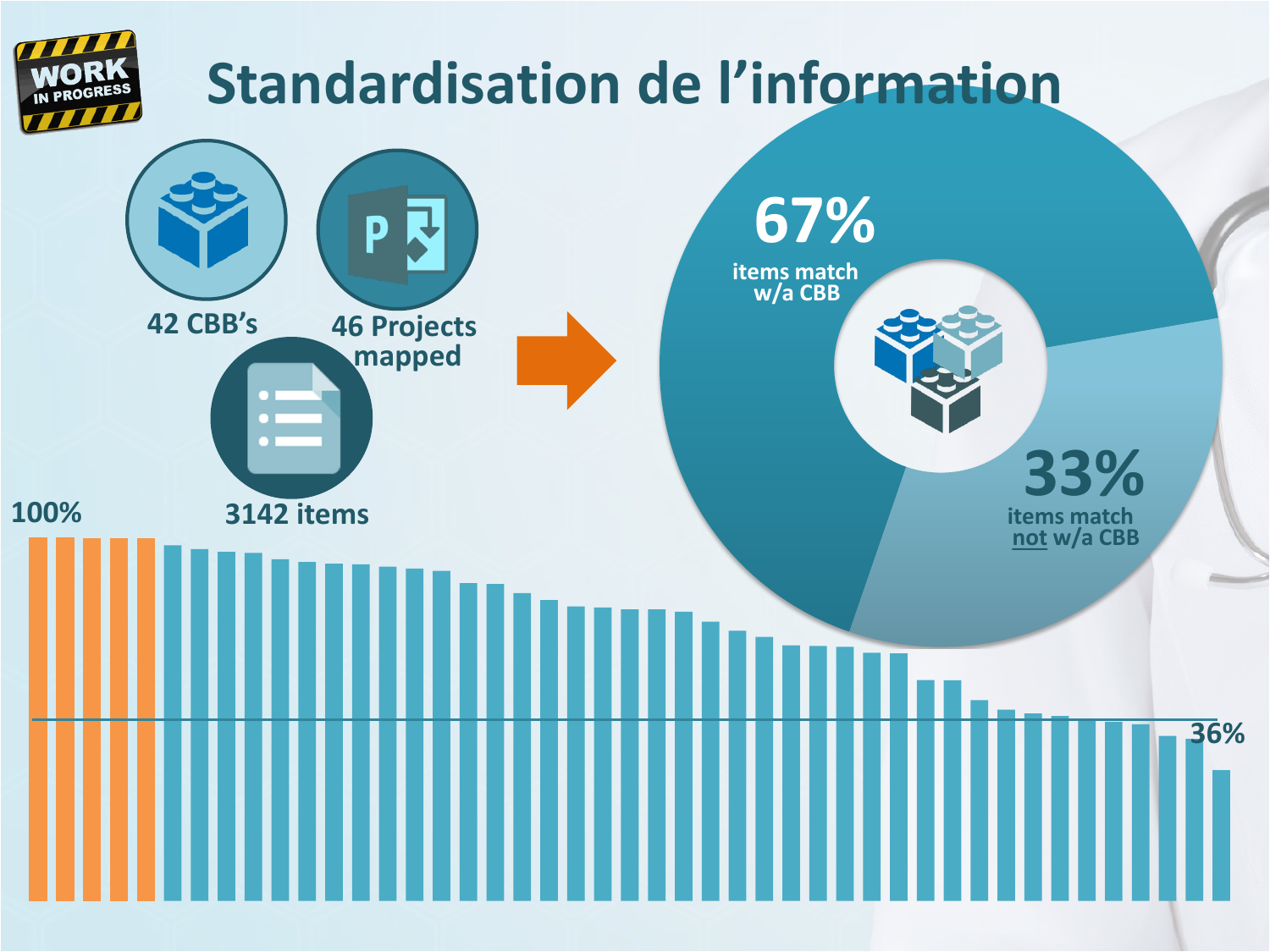### Mechanism of Coordinated Access to Orphan Medicinal Products (MoCA)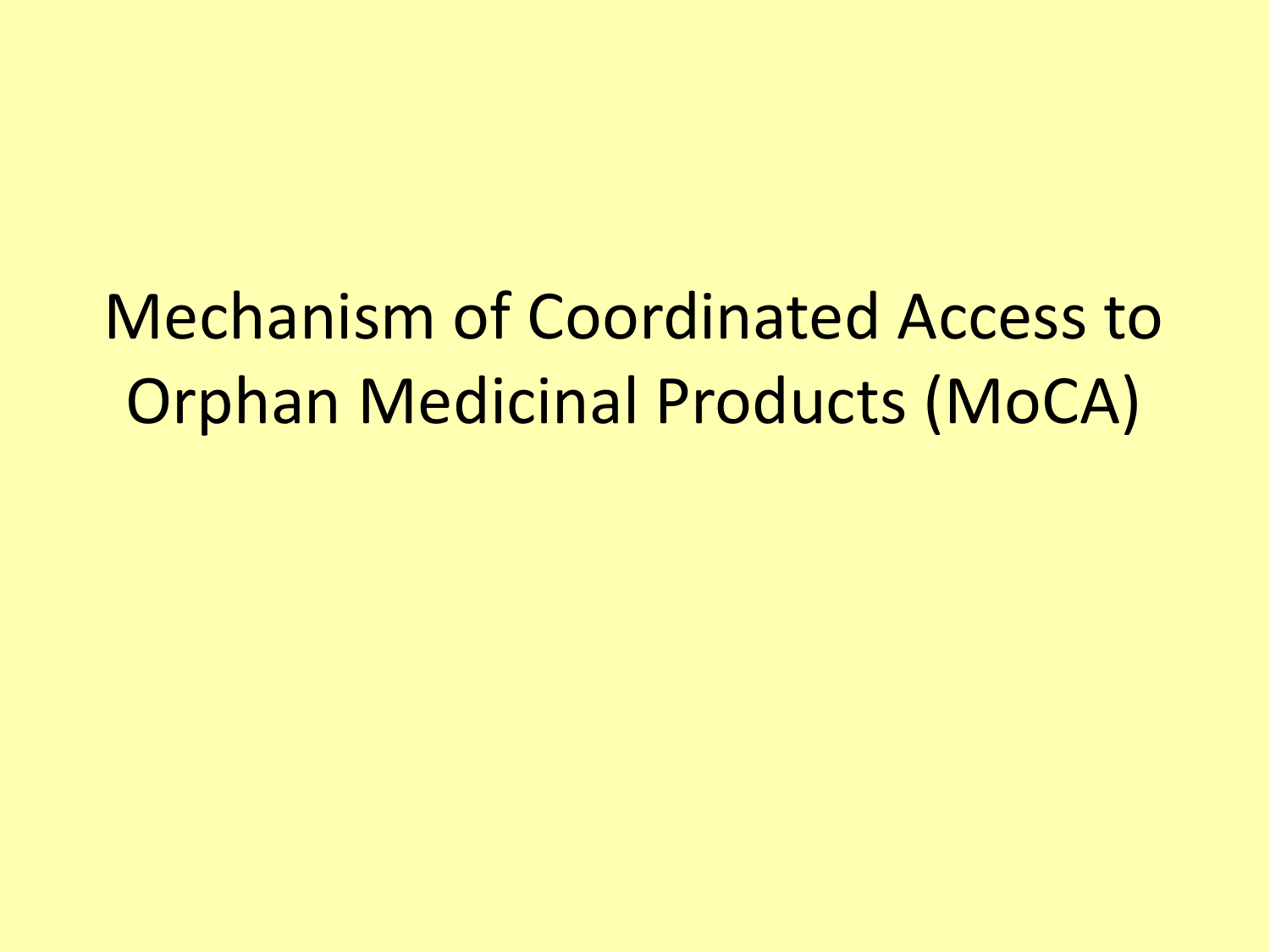# MoCA – addressing the last cornerstone: The Payers

### **MoCA is a**

- **voluntary**
- **non-legislative**,
- **non-regulatory** and
- **non-binding collaboration**

Among stakeholders\* who are willing to work together to provide **real** access to a **real** solution for **real** patients with **real** unmet medical needs

**\* Patients:** EURORDIS and individual patients or patients' organisations relevant to a specific Orphan Medicine on an ad-hoc basis

- **\* Payers: 13 Volunteer National competent authorities for P&R, members of MEDEV (Medicines E**
- **\* Pharmaceutical Industry:** candidate MAA / MAH (mostly SME's, including start-ups)

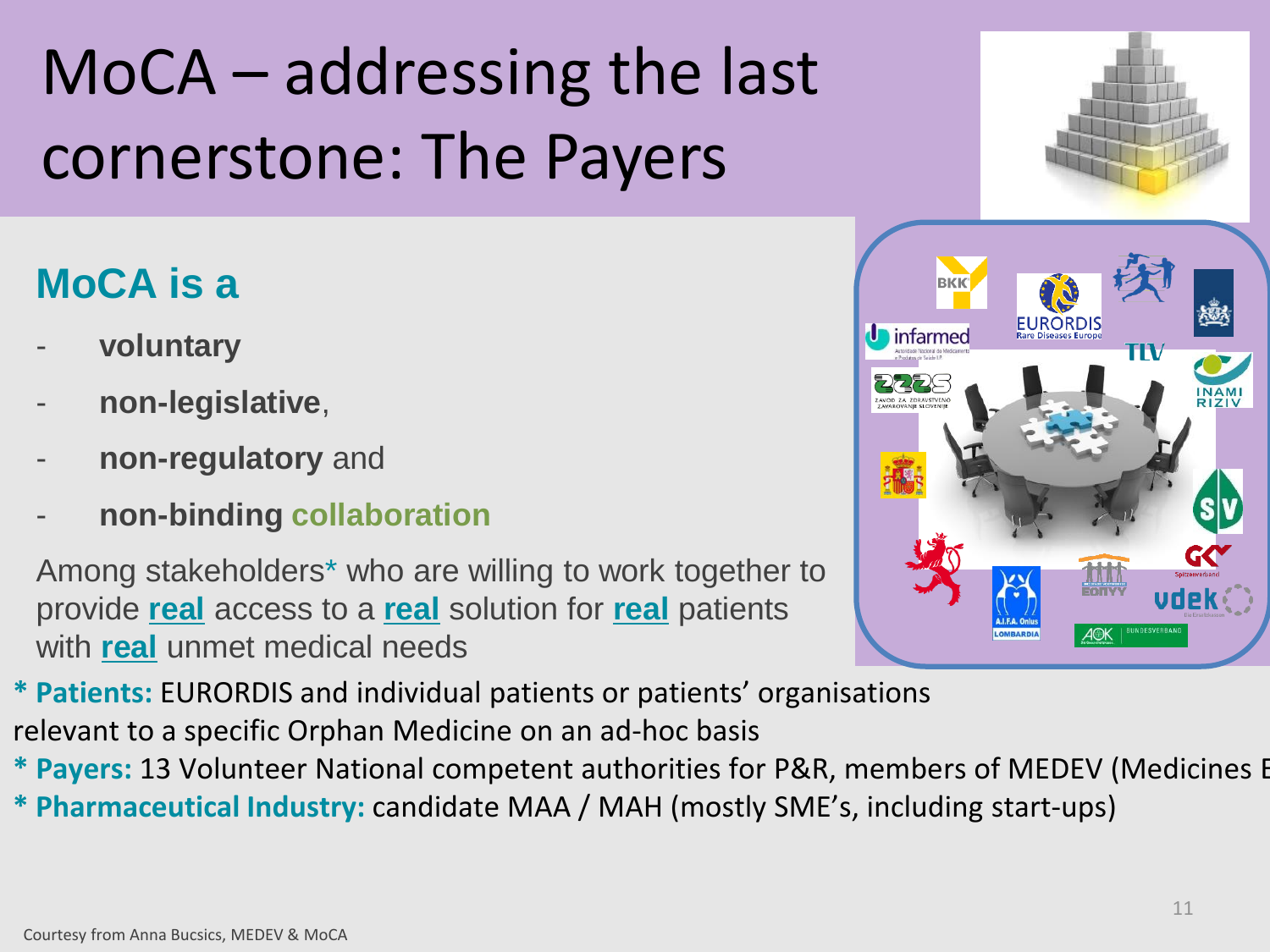### the transparent value framework

| <b>Criterion</b>                                                                                                                                                                       | <b>Lower Degree</b>                                 | <b>Medium Degree</b>                       | <b>High Degree</b>                                                                               |
|----------------------------------------------------------------------------------------------------------------------------------------------------------------------------------------|-----------------------------------------------------|--------------------------------------------|--------------------------------------------------------------------------------------------------|
| <b>Available Alternatives/</b><br>Unmet Need, including non-<br>pharmaceutical treatment options                                                                                       | yes, new medicine<br>does not address<br>unmet need | yes, but major unmet<br>need still remains | no alternatives except<br>best supportive care -<br>new medicine address-<br>es major unmet need |
| (Relative) Effectiveness, Degree of<br>Net Benefit (Clinical Improvement,<br>QoL, etc. vs. side effects) relative<br>to alternatives, including no<br>treatment, societal impact, etc. | incremental                                         | major                                      | curative                                                                                         |
| Response Rate (based on best<br>available clinically relevant criteria)                                                                                                                | $30%$                                               | 30-60%                                     | $>60\%$                                                                                          |
| Degree of Certainty<br>(Documentation)                                                                                                                                                 | promising but not<br>well-documented                | plausible                                  | unequivocal                                                                                      |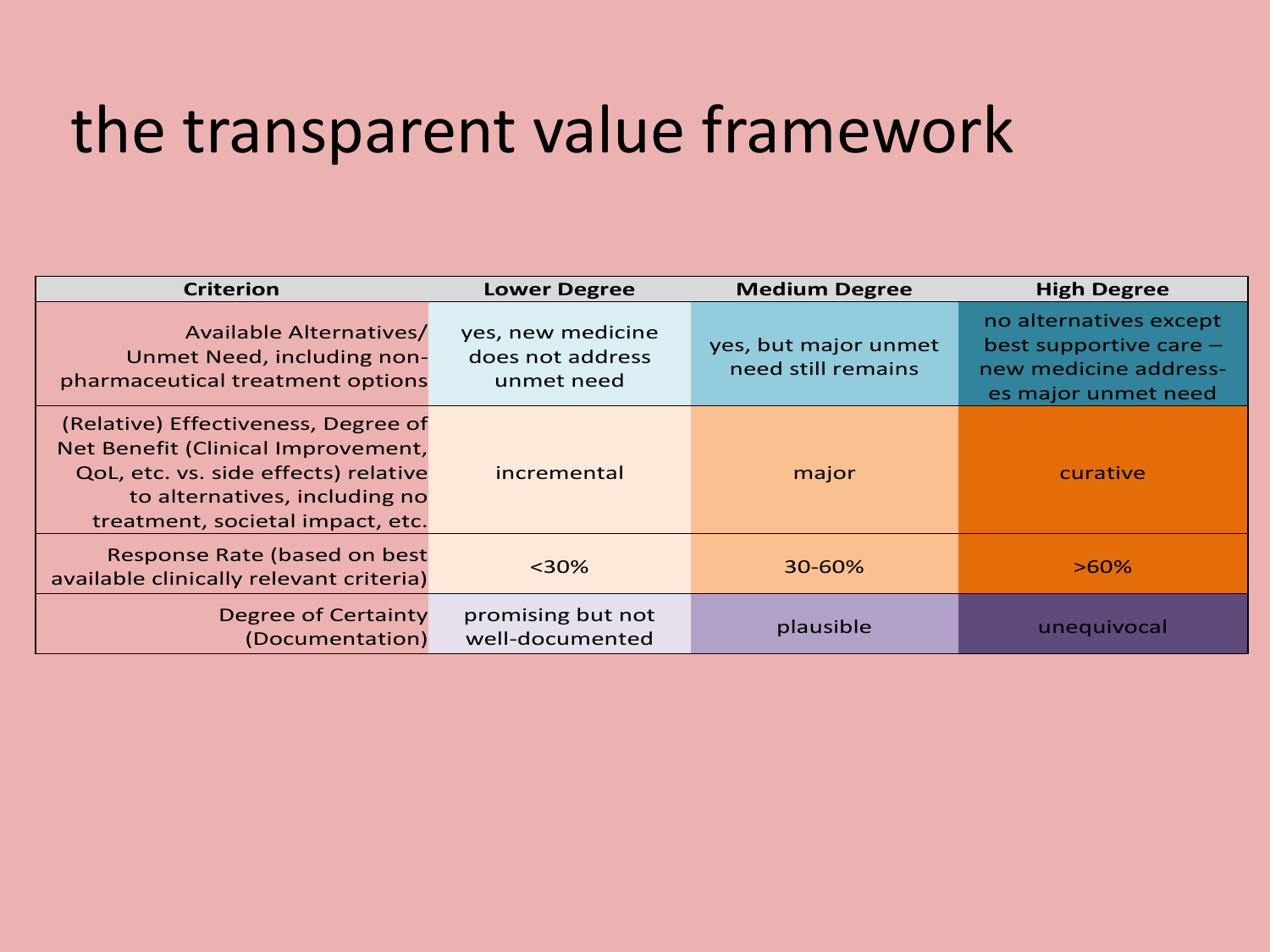### Experience to date

### **Overall: Product status @ 1st dialogue:**

| No of Participating Companies | 10             | <b>Authorised</b>    | ⌒ |
|-------------------------------|----------------|----------------------|---|
| No of Products Discussed      | 13             | <b>MA</b> submitted  |   |
| <b>Small Molecules</b>        | $\overline{4}$ | Post phase 2/Phase 3 |   |
| <b>Biologicals</b>            | $\overline{3}$ |                      |   |
| <b>Advanced Therapies</b>     | 4              | Phase 1/2            |   |
| Other                         |                | <b>Pre-clinical</b>  |   |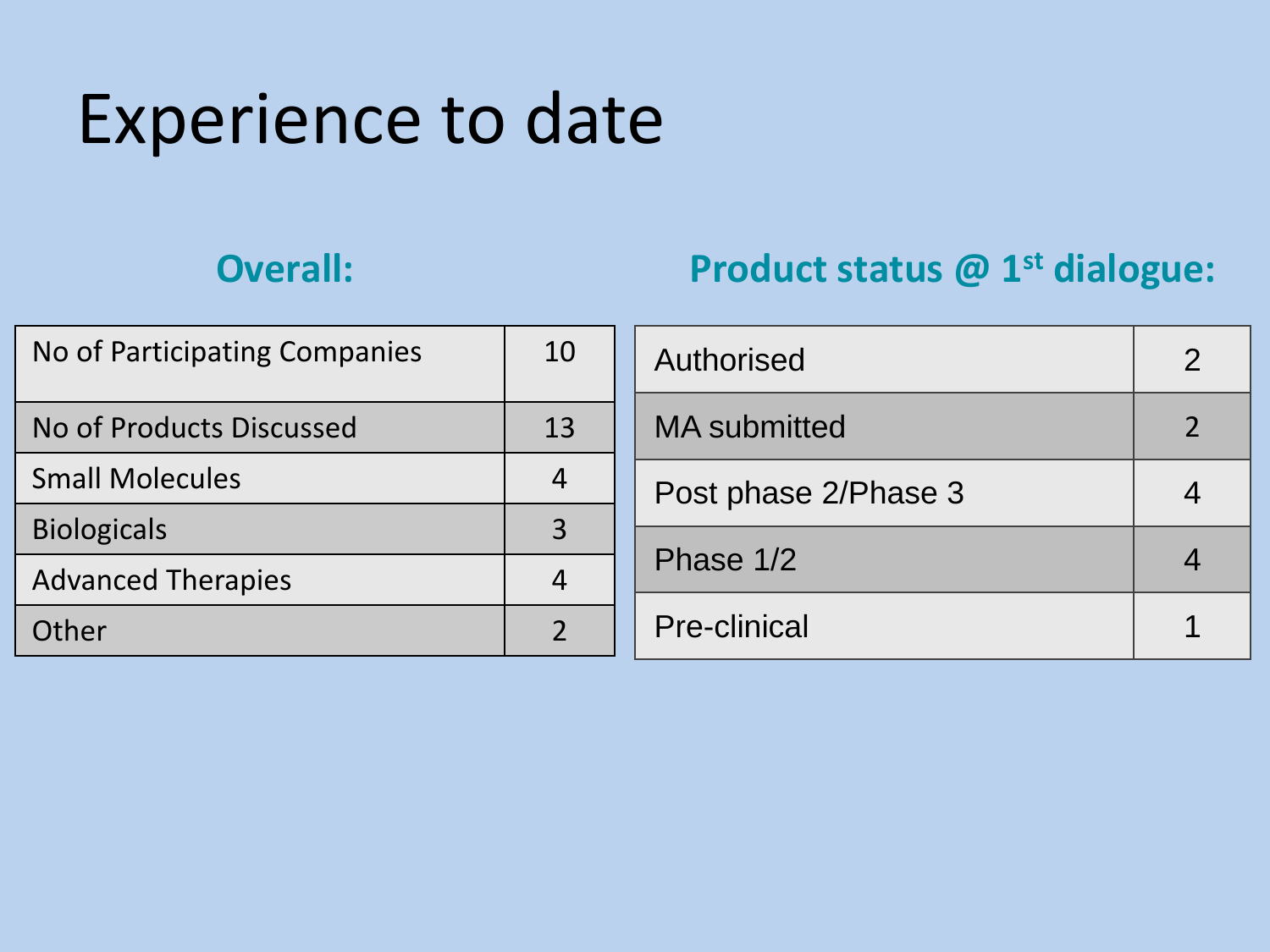

#### **Collaboration Protocol on the Reimbursement of Medicines**

| <b>April 2015:</b>     | $NL + B$ |
|------------------------|----------|
| <b>September 2015:</b> | $+L$     |
| <b>June 2016:</b>      | $+$ A    |